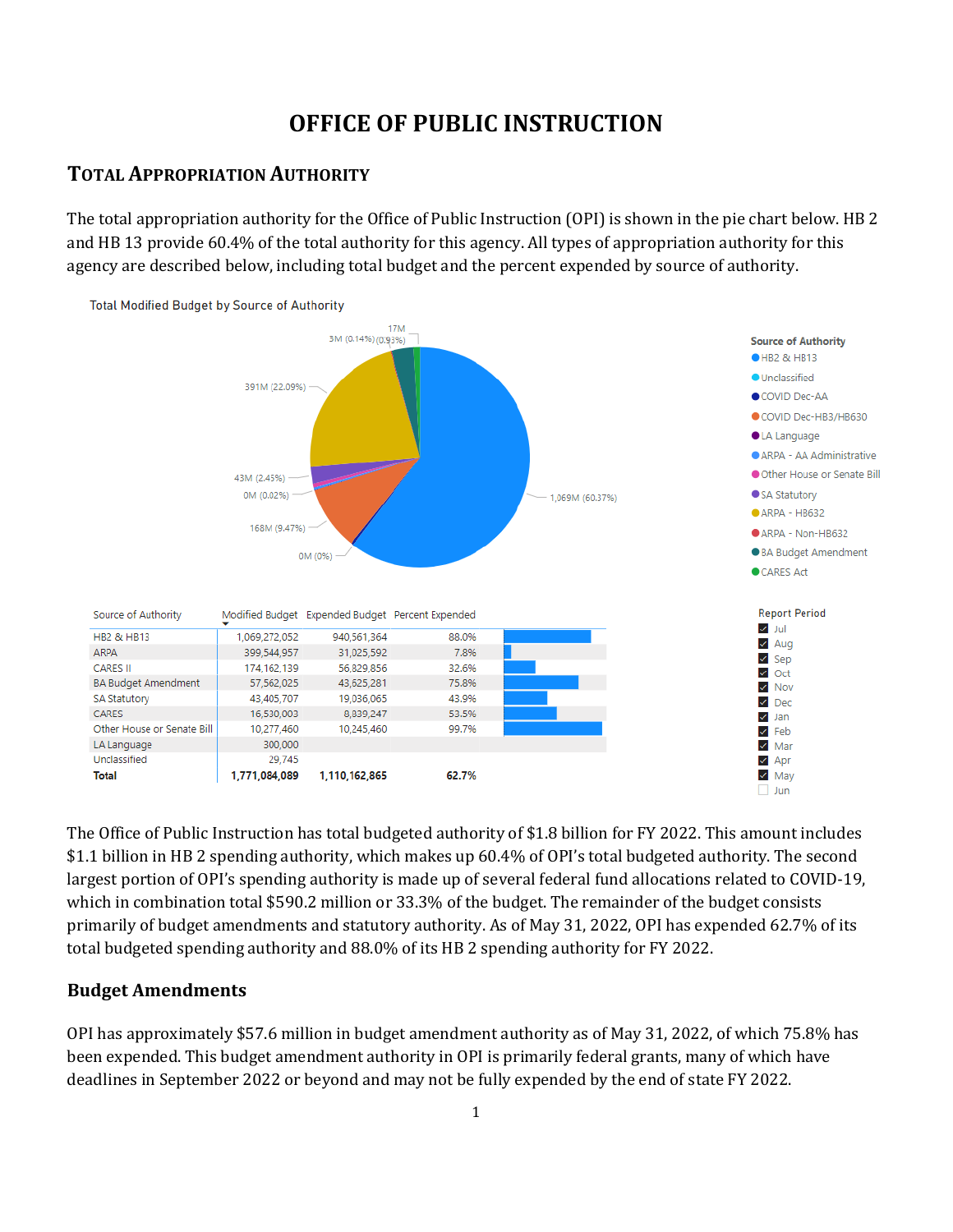There are about a half a dozen federal grant programs which made up the budget amendment authority for OPI, the majority of which is for the Montana Comprehensive Literacy Project (MCLP) and increased school food funding, resulting from higher reimbursement rates approved by the United States Department of Agriculture (USDA) for the school year due to COVID-19. Smaller amounts of budget amendment authority are for the Striving Readers Program, Project AWARE (Advancing Wellness and Resiliency in Education), the Stop School Violence Program, and the federal Statewide Longitudinal Data Systems Grant which funds the Montana Innovation through Infrastructure (MITI) project.

Budget amendment authority for OPI for FY 2022 increased by approximately \$4.1 million between March 1, 2022 and May 31, 2022. This increase is made up of approximately \$3.6 million for a federal Supply Chain Assistance Grant and approximately \$0.5 million for a Rural Mental Health Preparation Pathway Award.

# **Statutory Appropriations**

The Office of Public Instruction has \$43.4 million in statutory spending authority for FY 2022. Nearly all of this amount is from the guarantee account, which is a statutorily appropriated state special revenue fund dedicated to school funding. The guarantee account receives revenue generated from common school state land as well as interest from the common school trust. Revenues are primarily generated from interest off the trust, as well as agriculture and extraction industry leases. Revenues from the guarantee account offset general fund received by OPI. OPI has expended 43.9% of its statutory authority for FY 2022 as of May 31, 2022. OPI receives the proceeds from the guarantee account in January and June, which are then used to make the Basic Amount for School Equity (BASE) aid payment in those months. There is also a minor amount of statutory appropriation authority for a technology payment, which was paid in its entirety at the beginning of FY 2022.

# **Other Bills**

OPI has approximately \$10.3 million in other house and senate bill appropriations for FY 2022, of which 99.7% has been expended as of May 31, 2022. These appropriations are from HB 644 and HB 663, both passed in the 2021 Legislative Session. HB 663 allocated \$10.2 million to revise the school funding formula in order to increase Guaranteed Tax Base Aid (GTB) and lower property taxes. The entire appropriation of funding in HB 663 was used to make a portion of the GTB payment to schools in December. HB 644 allocated \$32,000 to establish a tribal computer programming scholarship program, and none of this appropriation has been expended yet. OPI reports that the application for the program is open, and the funds will be fully expended by the end of the fiscal year.

# **COVID-19 Authority**

The following chart is provided to allow the legislature to examine the funding that is available to the agency for COVID-19 impacts from FY 2020 through FY 2022. The chart shows the budget established in each fiscal year, any authority that continued into a following fiscal year because it was not spent in the previous fiscal year, and expenditures. A large portion of the unspent COVID-19 federal funds authority remains available for expenditure past FY 2022. The [OPI website](https://opi.mt.gov/COVID-19-Information/ESSER#9922711128-fund-coding) includes some additional background information.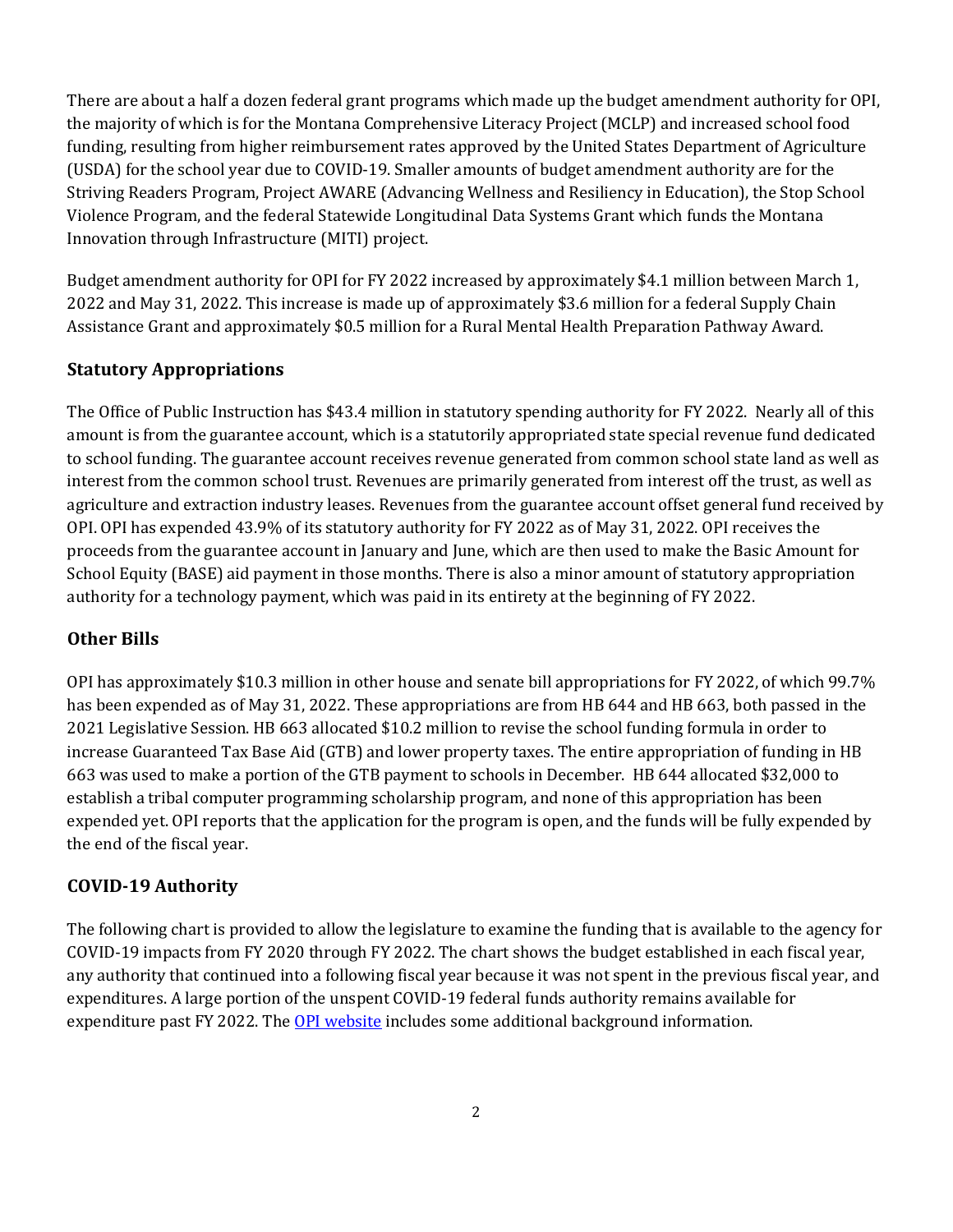

All three rounds of federal COVID-19 funding for education were provided to OPI through the Elementary and Secondary School Emergency Relief (ESSER) Fund, but each round of funding has its own specific allocation details.

Please refer to the [OPI COVID-19 report](https://leg.mt.gov/content/publications/fiscal/2023-Interim/IBC-E/OPI1.pdf) for additional details on the various ESSER expenditures that are summarized below.

## CARES I

This allocation is also referred to as CARES I or ESSER I, and was provided to OPI from the Governor's Office through the budget amendment process. The funding was allocated according to federal guidance and, where allowable, OPI's discretion.

OPI received approximately \$41.3 million in these federal coronavirus relief funds, of which \$33.7 million or 81.4% had been expended as of May 31, 2022. Most of the remaining funds are available for expenditure through September 2022.

#### HB 630

This allocation is also referred to under three other names—Coronavirus Response and Relief Supplemental Appropriations (CRRSA), CARES II, and ESSER II.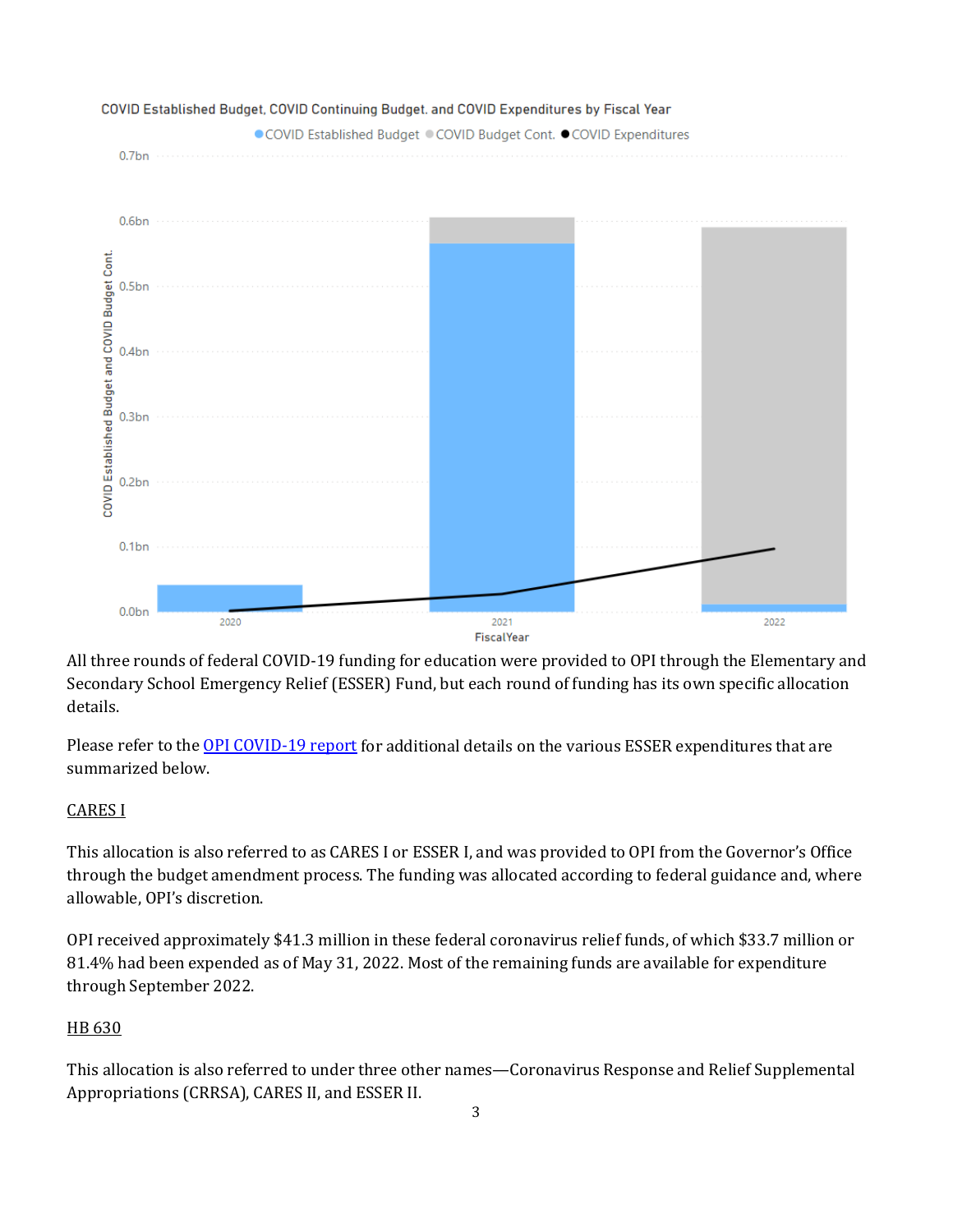OPI received approximately \$182.9 million in these federal coronavirus relief funds, which were appropriated in HB 630 during the 2021 Legislative Session. As of May 31, 2022, OPI had expended about \$60.7 million or 33.2% of HB 630 funding. Most of the remaining funds are available for expenditure through September 2023.

# HB 632

This allocation is also referred to as the American Rescue Plan Act (ARPA) or ESSER III, and the allocation authority was provided in HB 632 during the 2021 Legislative Session.

OPI received approximately \$382.6 million in these federal coronavirus relief funds, which were appropriated in HB 632 during the 2021 Legislative Session. As of May 31, 2022 OPI had expended about \$31.1 million or 8.1% of HB 632 funding. Most of the remaining funds are available for expenditure through September 2024.

# **Unclassified**

Per 39-71-403(1)(b)(iv), MCA, when workers' compensation premiums are lower than the previous year, state agencies shall reduce personal services appropriations by the amount of the premium reduction. To track the changes in appropriation authority, total appropriations are not reduced, instead the Governor's Office of Budget and Program Planning (OBPP) requires state agencies to:

- Reduce HB 2, statutory, and proprietary appropriations
- Create a separate offsetting entry on the financial statements in the same amount using an identifying number for workers' compensation entries

The offsetting entries are identified as "frozen" appropriations, which means the appropriations will not be spent unless authorized by OBPP.

# **TOTAL EXPENDITURE AUTHORITY**

The total expenditure authority for OPI is shown in the following pie chart. Total expenditure authority includes non-budgeted proprietary funding and non-budgeted expenditures such as transfers or indirect costs which are not included in the previous pie chart as the expenditures are not appropriated.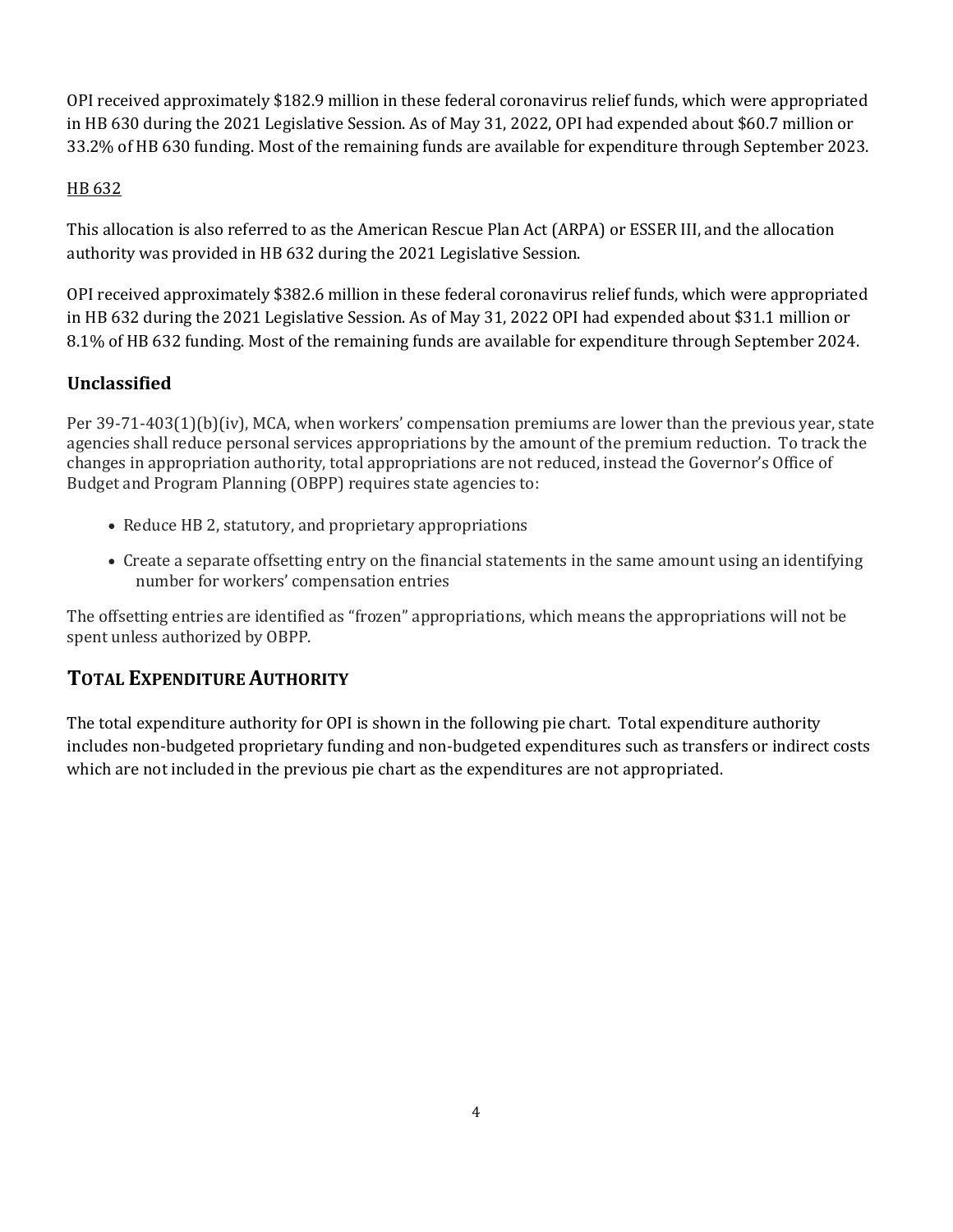#### Modified Budget and Expended Budget by Source of Authority



# **Non-Budgeted Proprietary Funding**

CARES

**ARPA** 

**Total** 

**CARES II** 

OPI has approximately \$3.5 million in non-budgeted proprietary funding for FY 2022, of which 68.2% was expended by May 31, 2022. The largest source of non-budgeted proprietary funding is OPI's indirect cost pool, which is an internal service fund used to allocate various centralized costs such as payroll, accounting, or budgeting, to all of OPI's state and federally funded programs using a pre-approved indirect cost rate. The other sources of non-budgeted proprietary funding for OPI include legislative audit fees, State Information Technology Services Division (SITSD) fees, and the Advanced Driver Education Program (DRIVE) fund. DRIVE is a seasonal, hands-on, behind-the-wheel crash avoidance program for adult and teen drivers, operated by the Health Enhancement and Safety Division of OPI at a training facility in Lewistown.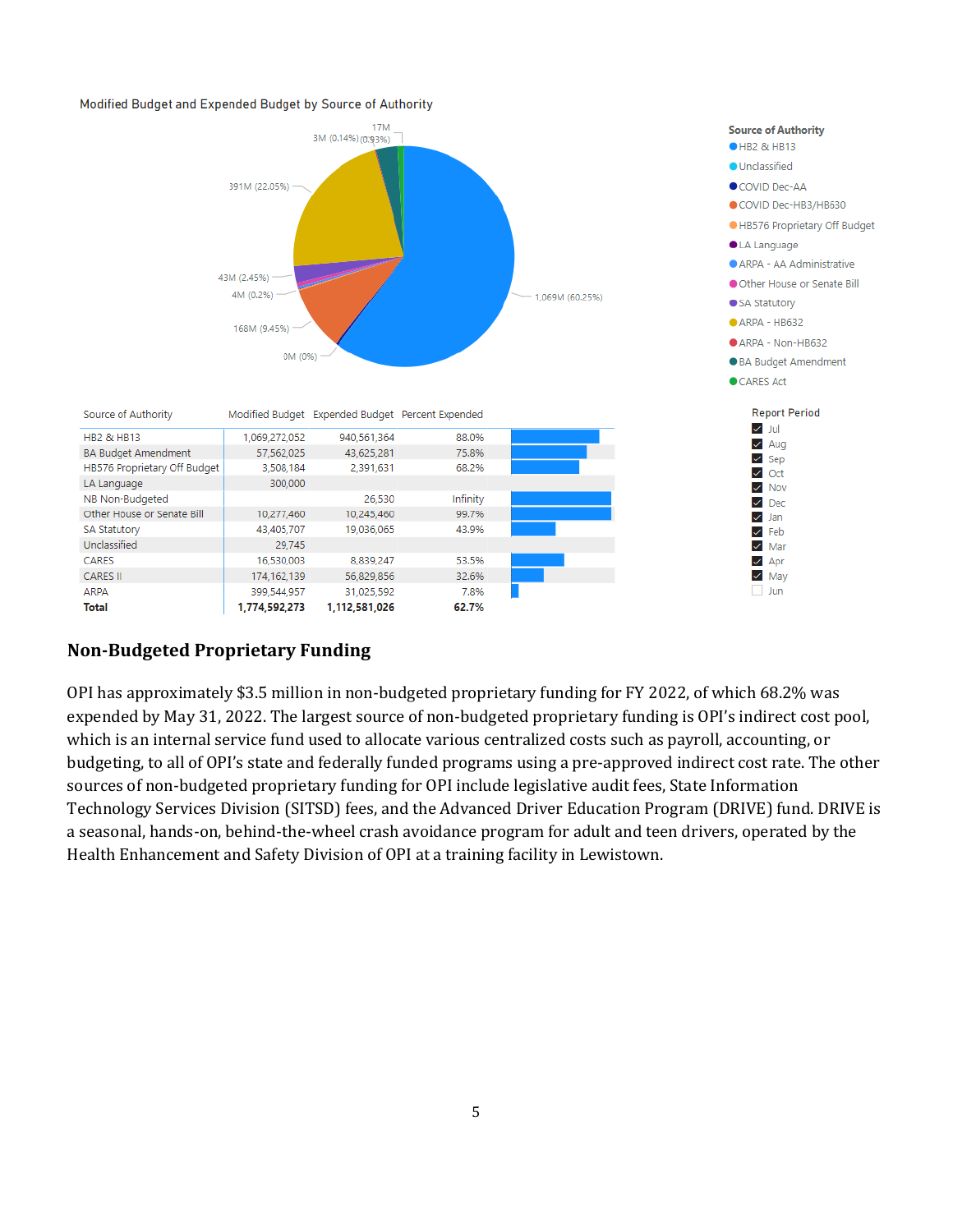# **HB 2 BUDGET MODIFICATIONS**

The following chart shows the HB 2 budget as passed by the legislature, including the pay plan, and the HB 2 modified budget through May 31, 2022. Net modifications to the budget include operating plan changes from one expenditure account to another, program transfers, reorganizations, and agency transfers of authority. The positive modifications and negative modifications are shown by program, expenditure account, and fund type.

| Starting Budget Prior Period Modifications Legislative Budget Net Modifications Modified Budget<br>Agency Name<br>$\boxplus$ Office of Public Instruction<br>1.069.272.052<br>1.069.333.345<br>1.069.333.345<br>-61.293<br>Total<br>1,069,333,345<br>1,069,272,052<br>1,069,333,345<br>-61.293 | Legislative Budget Compared to Modified Budget - HB 2 Only |  |  |  |  |  |  |  |
|------------------------------------------------------------------------------------------------------------------------------------------------------------------------------------------------------------------------------------------------------------------------------------------------|------------------------------------------------------------|--|--|--|--|--|--|--|
|                                                                                                                                                                                                                                                                                                |                                                            |  |  |  |  |  |  |  |
|                                                                                                                                                                                                                                                                                                |                                                            |  |  |  |  |  |  |  |
|                                                                                                                                                                                                                                                                                                |                                                            |  |  |  |  |  |  |  |

| Acct & Lvl 1 DESC                   |             | Starting Budget Prior Period Modifications Legislative Budget Net Modifications Modified Budget |             |          |             |  |
|-------------------------------------|-------------|-------------------------------------------------------------------------------------------------|-------------|----------|-------------|--|
| $\boxplus$ 61000 Personal Services  | 13.533.438  |                                                                                                 | 13.533.438  | -73,788  | 13.459.650  |  |
| $\boxplus$ 62000 Operating Expenses | 15.547.301  | $-289.533$                                                                                      | 15.257.768  | $-7,505$ | 15,250,263  |  |
| $\boxplus$ 65000 Local Assistance   | 869.001.512 | 59,418                                                                                          | 869.060.930 | 20,000   | 869.080.930 |  |
| $\boxplus$ 66000 Grants             | 157.315.051 | 178,115                                                                                         | 157.493.166 |          | 157,493,166 |  |
| □ 67000 Benefits & Claims           | 11.177.808  | -11.177.808                                                                                     |             |          |             |  |
| 68000 Transfers-out                 | 2.758.235   | 11.229.808                                                                                      | 13.988.043  |          | 13.988.043  |  |

| Fund Type                        |             | Starting Budget Prior Period Modifications Legislative Budget Net Modifications Modified Budget |             |         |             |  |
|----------------------------------|-------------|-------------------------------------------------------------------------------------------------|-------------|---------|-------------|--|
| $\boxplus$ 01 General            | 880.868.358 |                                                                                                 | 880.868.358 | 7.868   | 880,876,226 |  |
| □ 02 State/Other Spec Rev        | 14,755,959  |                                                                                                 | 14.755.959  | $-292$  | 14.755.667  |  |
| $\boxplus$ 03 Fed/Other Spec Rev | 173,709,028 |                                                                                                 | 173.709.028 | -68.869 | 173.640.159 |  |

The Office of Public Instruction had three major budget modifications between March 1, 2022 and May 31, 2022. In total, these modifications had a negative impact to OPI's total budget of approximately \$61,000. The modifications consist of:

- A fiscal year transfer of \$20,000 general fund local assistance for the National Board Certification Stipends for Teachers from FY 2023 to FY 2022 to cover 2022 stipends
- The transfer of federal funding and the associated FTE to move the federal State Approving Agency (SSA) program for the Veterans Education Program to the Department of Labor and Industry. Of the approximately \$54,000 transferred, about \$47,000 was for personal services and about \$7,500 was operating expenses
- A workers' compensation reduction of approximately \$27,000 of personal services funding. This amount was made up of about \$12,000 general fund, \$292 of state special revenue, and about \$15,000 of federal special revenue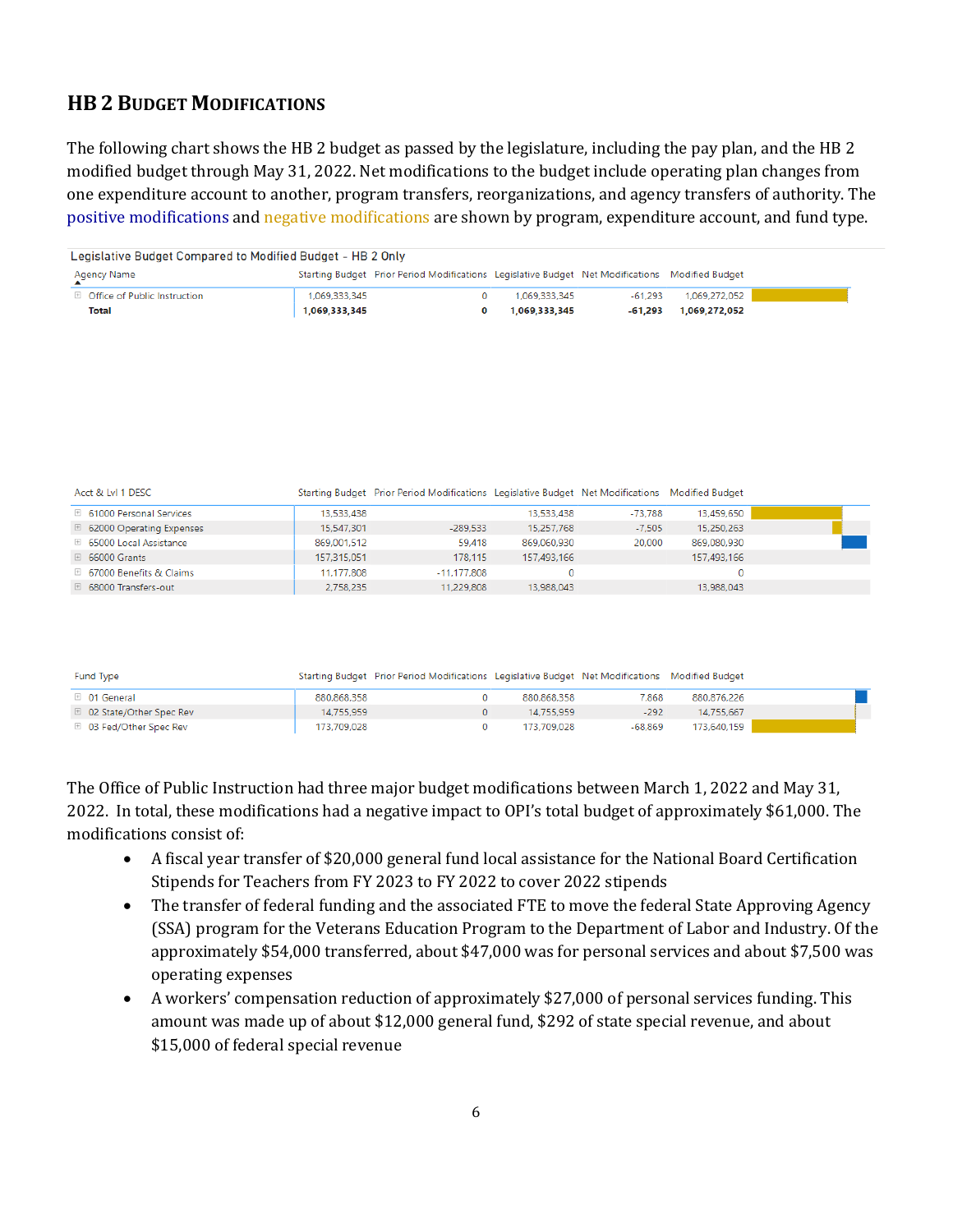# **HB 2 APPROPRIATION AUTHORITY**

The following chart shows the appropriated budget for the agency compared to expenditures through May 31, 2022.



#### Expended Budget and Remaining Budget by Fund Type - HB 2 Only

| Total                                 | 1,069,272,052 | 940,561,364 | 88.0%                                            |
|---------------------------------------|---------------|-------------|--------------------------------------------------|
| $\boxplus$ STATE LEVEL ACTIVITIES     | 30.573.454    | 21.918.723  | 71.7%                                            |
| $\boxplus$ Local Education activities | 1.038.698.598 | 918.642.641 | 88.4%                                            |
| -Program Name                         |               |             | Modified Budget Expended Budget Percent Expended |

The majority of the Office of Public Instruction's HB 2 modified budget is from general fund, at 82.4%. State and federal special revenues make up the remaining percentage, with federal special revenue accounting for 16.2% of funding and state special revenue accounting for 1.4% of funding. OPI receives federal grants that support public education, school nutrition, education for the disadvantaged, special education, professional development for educators, and various other functions. Most of the state special revenue utilized by the department is from the school facility account, which receives interest from the school facility sub-trust within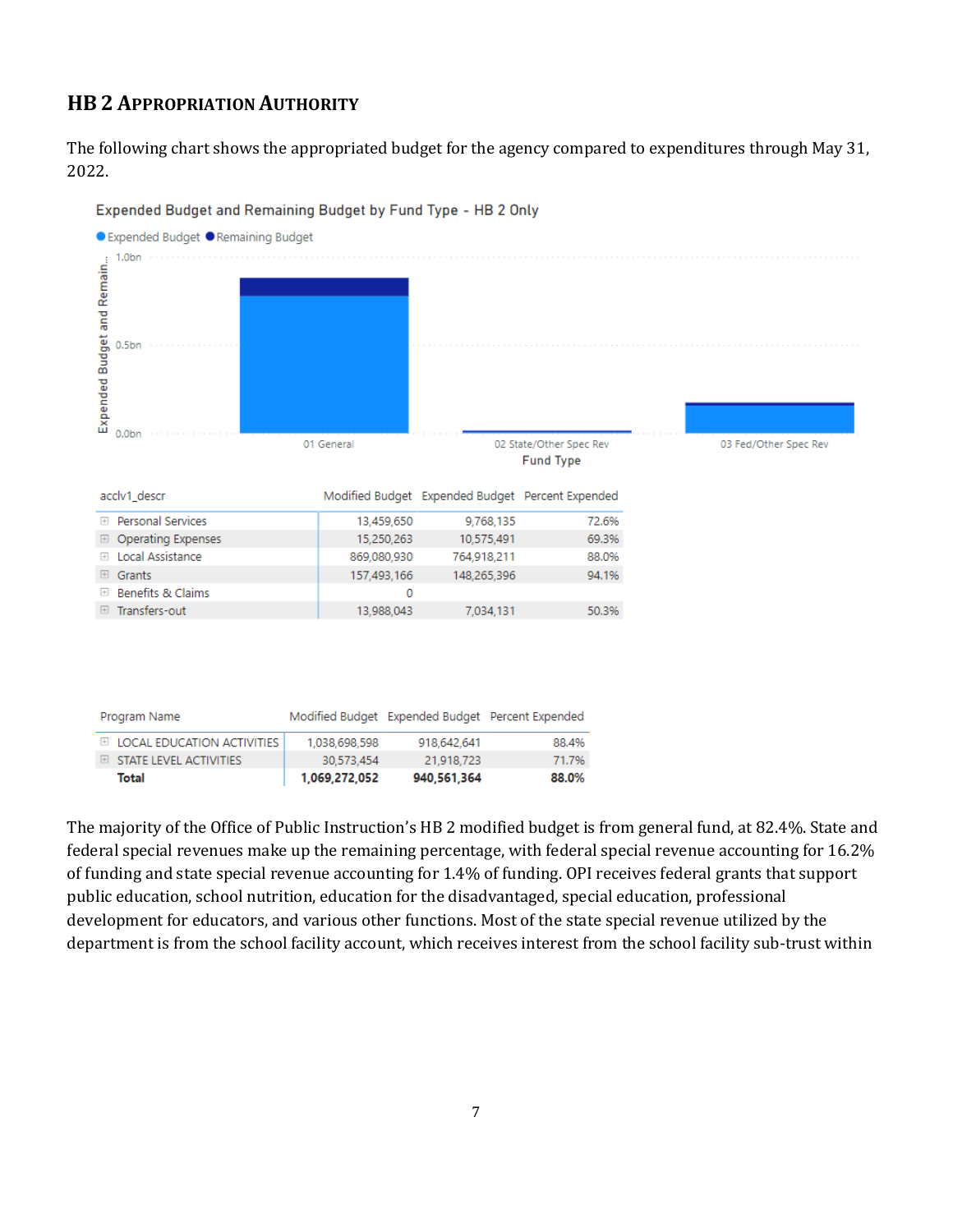the state coal trust. This money is then distributed to school districts to help support major maintenance. OPI has expended 88.0% of its HB 2 modified budget so far for FY 2022.

# **Local Assistance**

Local assistance makes up the majority of OPI's HB 2 modified budget for FY 2022, at approximately \$869.1 million or 81.3%. Local assistance was 88.0% expended as of May 31, 2022. This amount is consistent with recent historical expenditures at this point in the fiscal year. Local assistance contains the bulk of the K-12 BASE aid appropriation, which has a specific pattern of payments; there are various larger payments that will be made in June, such as payments for Major Maintenance and Traffic Education.

# **Grants**

Grants are approximately \$157.5 million or 14.7% of the HB 2 modified budget for FY 2022. The majority of grant funding is from federal education grants, at \$151.3 million; the remaining grant funding is for a few smaller grant programs— Transformational Learning, Advanced Opportunities, Montana Indian Language Preservation, Adult Education, Recruitment and Retention, Gifted and Talented, and School Safety. As of May 31, 2022, 94.1% of OPI's grants budget has been expended. The higher percentage expended for this point in the fiscal year is due to the timing of payments and the expiration dates of various programs. For the ongoing grants like Title I and Individuals with Disabilities Education Act (IDEA), payments are aligned with the school year rather than the fiscal year. There are also some multi-year federal grants that do not need to be expended by the end of FY 2022. OPI reports that as many of the 2021 grants are closing, there will be an increase in grant expenditure activity in June, which should bring the agency close to fully expending the grants appropriation.

# **Personal Services**

Personal services are approximately \$13.5 million or 1.3% of the HB 2 modified budget for FY 2022, with 72.6% of that amount expended as of May 31, 2022. This lower than expected percentage expended is due to vacant positions.

The following chart shows the filled and vacant FTE within the agency as of May 1, 2022.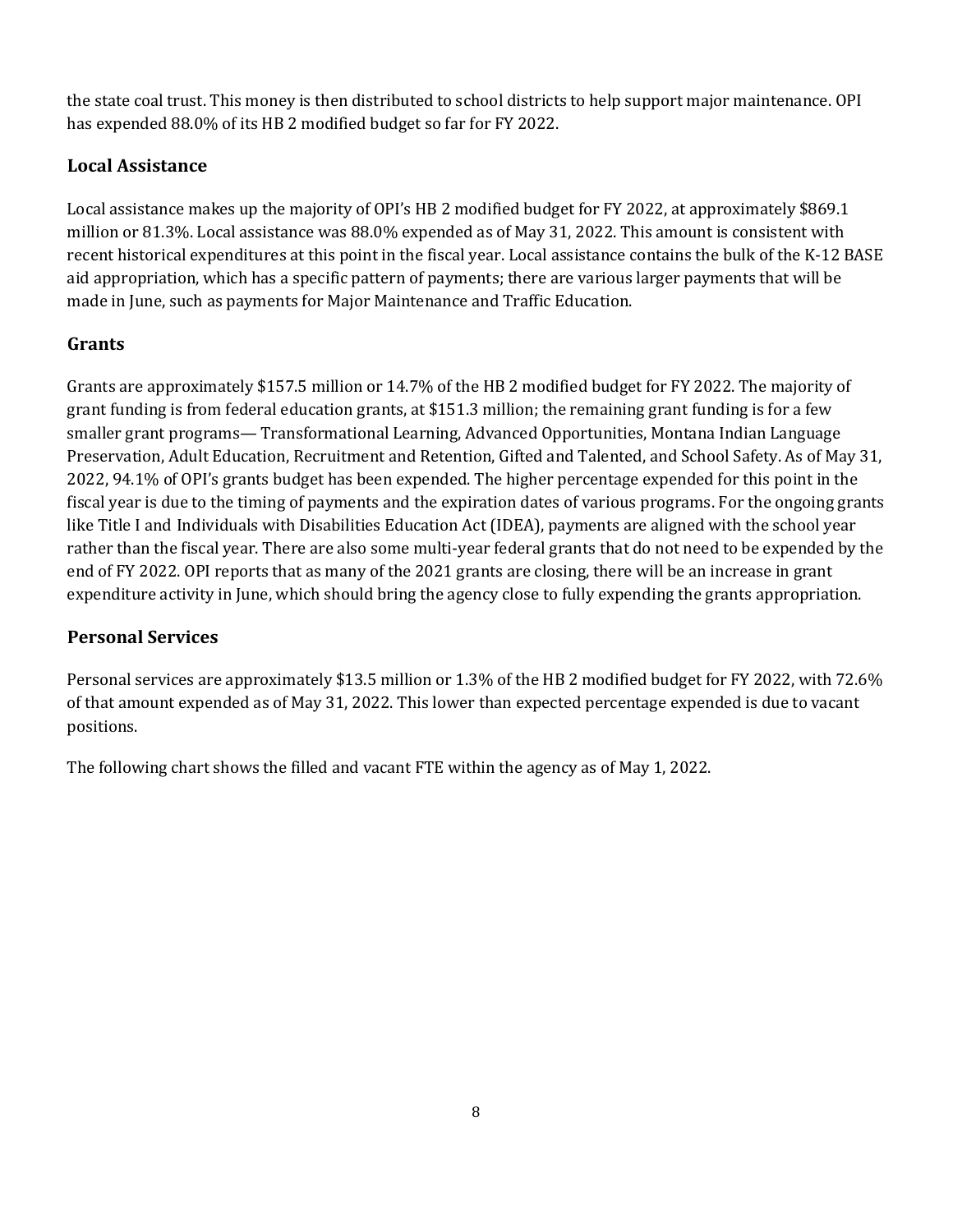

OPI had 35.84 FTE or 23.4% of its HB 2 positions vacant as of May 1, 2022. The percentage of FTE hours utilized since the beginning of FY 2022 through May 1, 2022 was 85.0%.

OPI reports they are actively recruiting for vacant positions and plan to have the funds expended by the end of the fiscal year. According to the agency, they have been successful in filling several previously vacant positions in information technology (IT) and Medicaid services. They are still recruiting for some school finance positions and some new vacancies in IT. OPI also reports they have been doing operational assessments when a position becomes vacant.

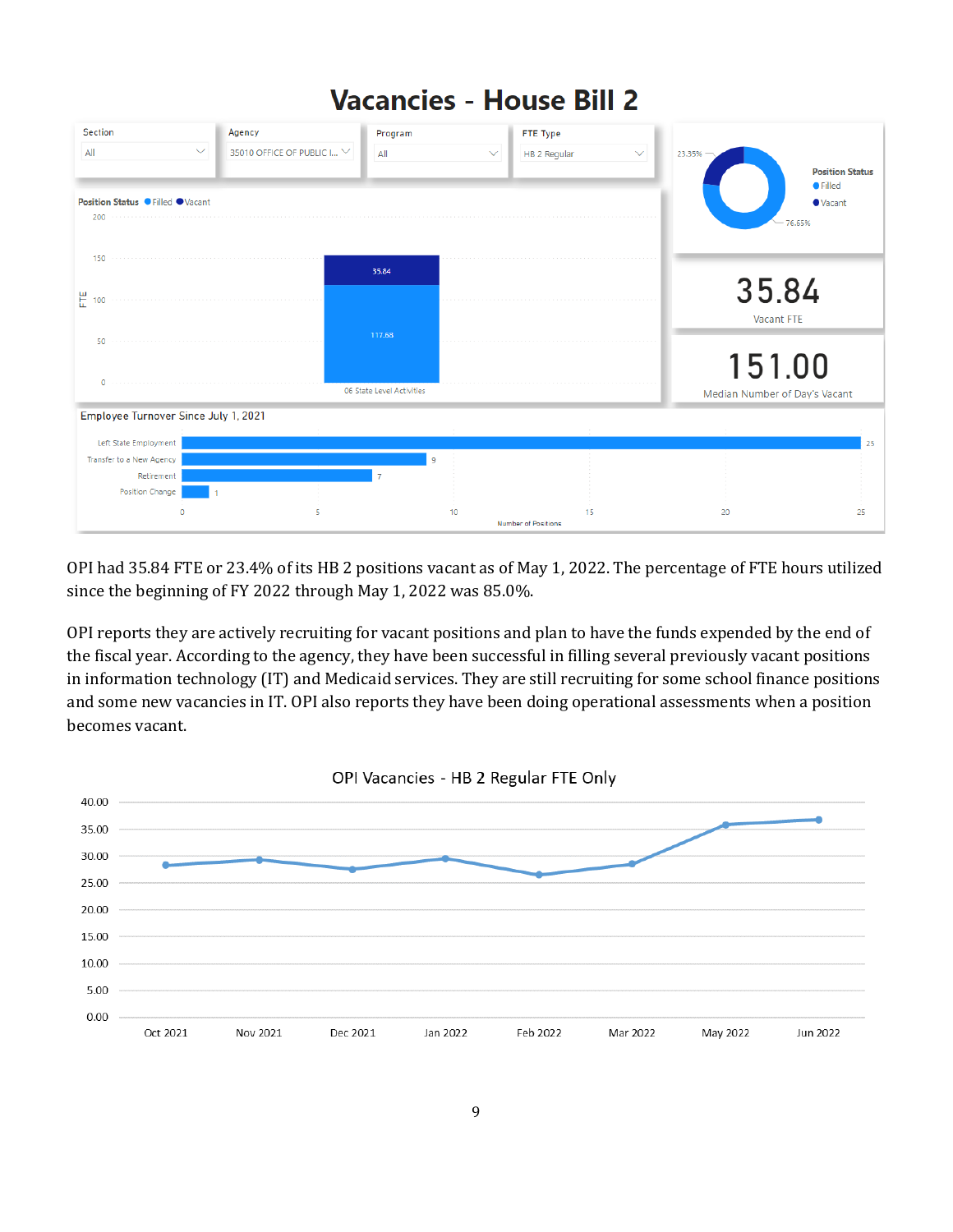| Office of Public Instruction |            |  |  |  |  |
|------------------------------|------------|--|--|--|--|
| <b>HB 2 Vacancies</b>        |            |  |  |  |  |
| Date                         | Vacant FTE |  |  |  |  |
| 10/12/2021                   | 28.34      |  |  |  |  |
| 11/1/2021                    | 29.34      |  |  |  |  |
| 12/15/2021                   | 27.54      |  |  |  |  |
| 1/4/2022                     | 29.54      |  |  |  |  |
| 2/1/2022                     | 26.54      |  |  |  |  |
| 3/3/2022                     | 28.54      |  |  |  |  |
| 5/1/2022                     | 35.84      |  |  |  |  |
| 6/6/2022                     | 36.79      |  |  |  |  |

# **Next Steps for Personal Services Reporting**

In upcoming Quarterly Financial Reports, the LFD will begin the process of a more comprehensive look at personal services. The LFD will compare two executive "snapshots" -- July 2020 and July 2022. The analysis will identify adjustments adopted by the legislature in 2021 and modifications made by the agencies, within the confines of budget law.

The September Quarterly Financial Report will provide the complete comparison from July 2020 to July 2022. Ultimately, the analysis will result in a description of all the components that will be part of the executive's decision package one (DP 1) 2025 biennium budget request. This work will prepare legislators for budget deliberations in the 2023 session. For a review of how DP 1 works and snapshot components, please read this [short brochure](https://montana.maps.arcgis.com/apps/Cascade/index.html?appid=23095fcf15754f4fb38b63c58a884b97) from 2019.

### **Operating Expenses**

Operating expenses are approximately \$15.3 million or 1.4% of the HB 2 modified budget for FY 2022. Operating expenses were 69.3% expended as of May 31, 2022, which is lower than would be expected at this point in the fiscal year but is consistent with historical expenditures. Operating expenses includes the appropriations for school food, advancing agricultural ed, in-state treatment, and national board certification, all of which are biennial appropriations. Because the school foods expense is a match appropriation, OPI reports there will be no issue in expending all of the funds. The expenditures for in-state treatment are contingent on the amount of claims submitted by the treatment facilities, which is down by 14.0% from 2021 according to OPI. However, the agency anticipates that the appropriation for in-state treatment will be fully expended, as they typically have enough claims submitted that they prorate the payments due to maxing out the appropriation.

## **Transfers Out**

Transfers out are approximately \$14.0 million or 1.3% of the HB 2 modified budget for FY 2022. Transfers out were 50.3% expended as of May 31, 2022. There are two main appropriations for transfers out—\$11.2 million for payments to the Department of Public Health and Human Services (DPHHS) for Comprehensive School and Community Treatment (CSCT) services and \$2.2 million for the Montana Digital Academy (MTDA). Of the total \$11.2 million for CSCT, \$2.2 million is general fund bridge funding, which was transferred to DPHHS in December of 2021. The remaining \$8.9 million for CSCT is state special revenue, of which \$2.0 million was expended by May 31, 2022. OPI reports that they do not anticipate expending the full appropriation for CSCT, as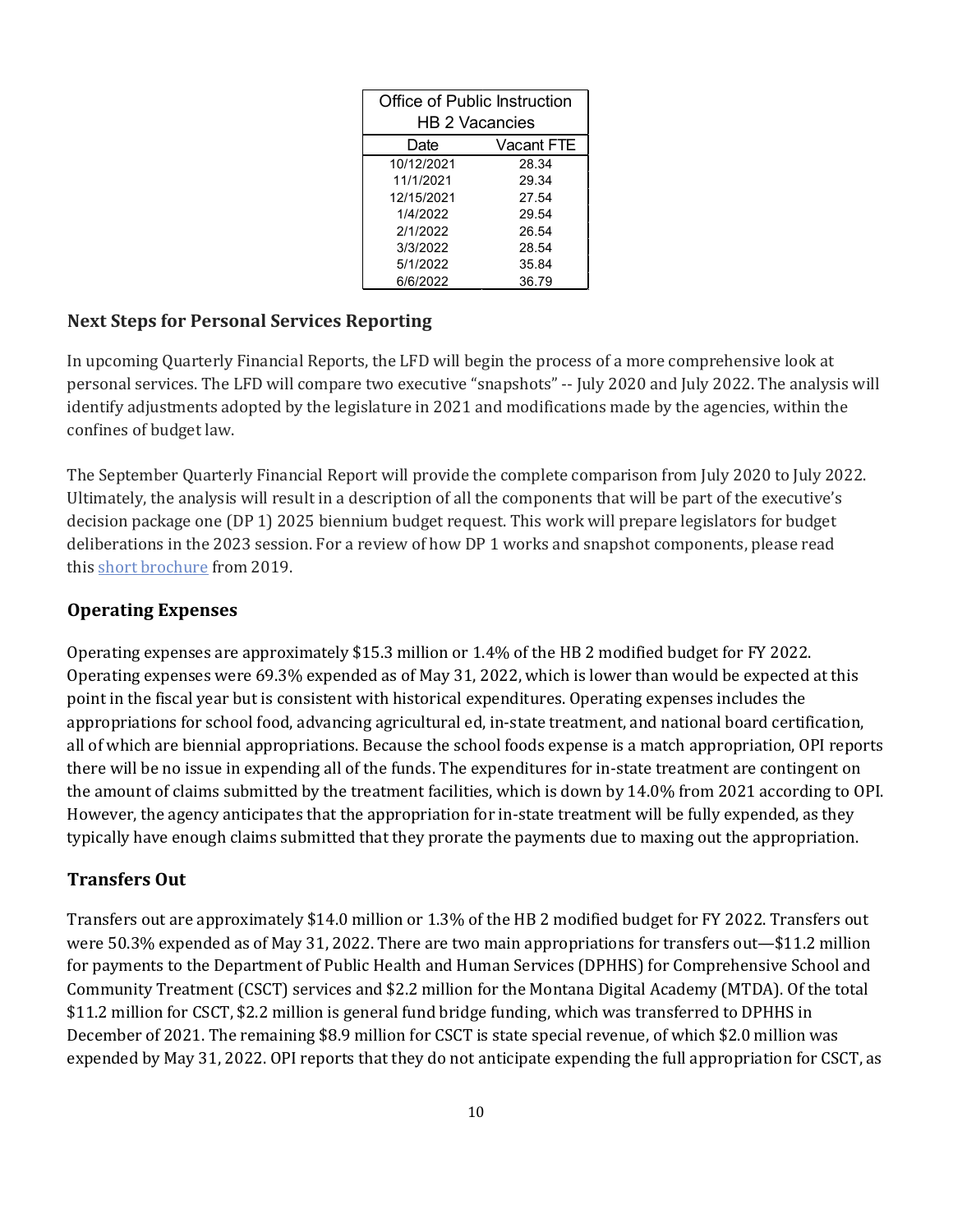activity has remained static. All the funds for MTDA were expended in a one-time payment to the MTDA at the beginning of the fiscal year.

# **OTHER ISSUES**

#### **Information Technology Project Expenditures**



| Large Information Technology Projects<br><b>Original and Revised Budgets</b> |               |               |                          |                        |  |  |  |  |
|------------------------------------------------------------------------------|---------------|---------------|--------------------------|------------------------|--|--|--|--|
| Change from<br><b>Revised</b><br>Original                                    |               |               |                          |                        |  |  |  |  |
| Project                                                                      | <b>Budget</b> | <b>Budget</b> |                          | <b>Original Budget</b> |  |  |  |  |
| Data Systems Modernization                                                   | 13,475,248    | 13,475,248    | $\overline{\phantom{0}}$ |                        |  |  |  |  |
| FY2019 ART Implementation Grant                                              | 1,561,279     | 1,561,279     |                          |                        |  |  |  |  |
| Montana Innovation Through Infrastructure SLDS Grant                         | 4,057,867     | 4,057,867     |                          |                        |  |  |  |  |
| InTechnology Innovation Grant 2021                                           | 579,597       | 579,597       | $\overline{\phantom{0}}$ |                        |  |  |  |  |

| Large Information Technology Projects                |           |           |                             |                        |  |  |  |  |
|------------------------------------------------------|-----------|-----------|-----------------------------|------------------------|--|--|--|--|
| Original and Revised Delivery Date                   |           |           |                             |                        |  |  |  |  |
| Revised<br>Original<br>Change from<br><b>Start</b>   |           |           |                             |                        |  |  |  |  |
| Project                                              | Date      |           | Delivery Date Delivery Date | Original Delivery Date |  |  |  |  |
| Data Systems Modernization                           | 4/26/2021 | 9/30/2024 | N/A                         | $0.0\%$                |  |  |  |  |
| <b>FY2019 ART Implementation Grant</b>               | 7/22/2019 | 6/30/2022 | N/A                         | 0.0%                   |  |  |  |  |
| Montana Innovation Through Infrastructure SLDS Grant | 3/1/2020  | 2/28/2024 | N/A                         | $0.0\%$                |  |  |  |  |
| InTechnology Innovation Grant 2021                   | 10/1/2021 | 9/30/2024 | N/A                         | 0.0%                   |  |  |  |  |

The OPI data systems modernization project funding will be used to repair, improve, and replace existing data systems so as to respond to learning loss associated with the COVID-19 pandemic. Funding for this project is entirely made up of federal CARES II and ARPA funds. Of the project's \$13.5 million budget, approximately \$314,000 or 2.3% was expended as of May 1, 2022. The projected delivery date of the project is September 30,